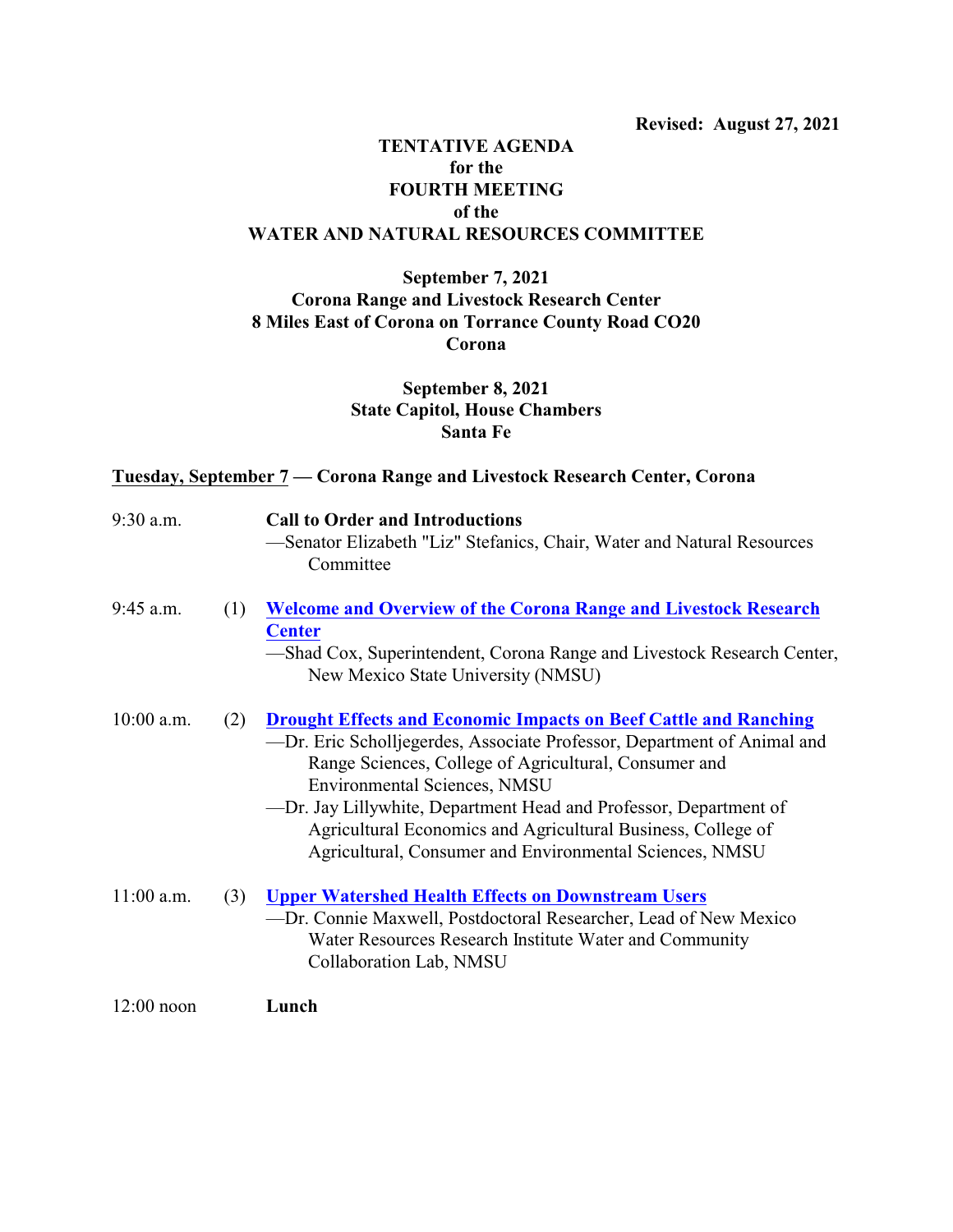| 1:00 p.m.    | (4) | <b>Briefing from Pattern Energy and Overview of Western Spirit Wind</b><br><b>Project</b>                                                                                                                                                                                                                                                                                           |  |  |
|--------------|-----|-------------------------------------------------------------------------------------------------------------------------------------------------------------------------------------------------------------------------------------------------------------------------------------------------------------------------------------------------------------------------------------|--|--|
|              |     | -Jeremy Turner, Director, New Mexico Project Development, Pattern                                                                                                                                                                                                                                                                                                                   |  |  |
|              |     | Energy<br>-Crystal Coffman, Director, Business Development, Pattern Energy<br>-Marco Gonzales, New Mexico Registered Lobbyist, Pattern Energy                                                                                                                                                                                                                                       |  |  |
| $2:00$ p.m.  |     | Tour of Western Spirit Wind Project*<br>*This is an invitation-only tour for committee members and staff.                                                                                                                                                                                                                                                                           |  |  |
| $4:30$ p.m.  |     | <b>Recess</b>                                                                                                                                                                                                                                                                                                                                                                       |  |  |
|              |     | Wednesday, September 8 - State Capitol, House Chambers, Santa Fe                                                                                                                                                                                                                                                                                                                    |  |  |
| 9:00 a.m.    |     | Reconvene<br>-Senator Elizabeth "Liz" Stefanics, Chair, Water and Natural Resources<br>Committee                                                                                                                                                                                                                                                                                    |  |  |
| $9:10$ a.m.  | (5) | <b>State Parks Updates and Initiatives</b><br>-Toby Velasquez, Director, State Parks Division, Energy, Minerals and<br><b>Natural Resources Department</b>                                                                                                                                                                                                                          |  |  |
| 10:00 a.m.   | (6) | <b>Water Governance Opportunities and Imperatives</b><br>-Paul Hultin, Water Lawyer, Santa Fe<br>-Kyle Harwood, Partner, Egolf + Ferlic + Martinez + Harwood, LLC<br>-Stacy Timmons, Associate Director, Hydrogeology Programs, Bureau of<br>Geology and Mineral Resources, New Mexico Institute of Mining and<br>Technology<br>-Theresa Cardenas, Policy Manager, New Mexico First |  |  |
| $11:30$ a.m. | (7) | <b>Water Importation in Southeast New Mexico</b><br>-Michael Skarke, Executive Vice President and Chief Operating Officer,<br>Water Infrastructure, Select Energy Services<br>-Greg Ridgley, General Counsel, Office of the State Engineer (OSE)                                                                                                                                    |  |  |
| $12:30$ p.m. |     | <b>Public Comment*</b>                                                                                                                                                                                                                                                                                                                                                              |  |  |
| $12:45$ p.m. |     | <b>Working Lunch</b>                                                                                                                                                                                                                                                                                                                                                                |  |  |
| $1:15$ p.m.  | (8) | <b>Pecos River Updates</b><br>-Greg Ridgley, General Counsel, OSE<br>—Hannah Riseley-White, Deputy Director, Interstate Stream Commission,<br>OSE (invited)                                                                                                                                                                                                                         |  |  |